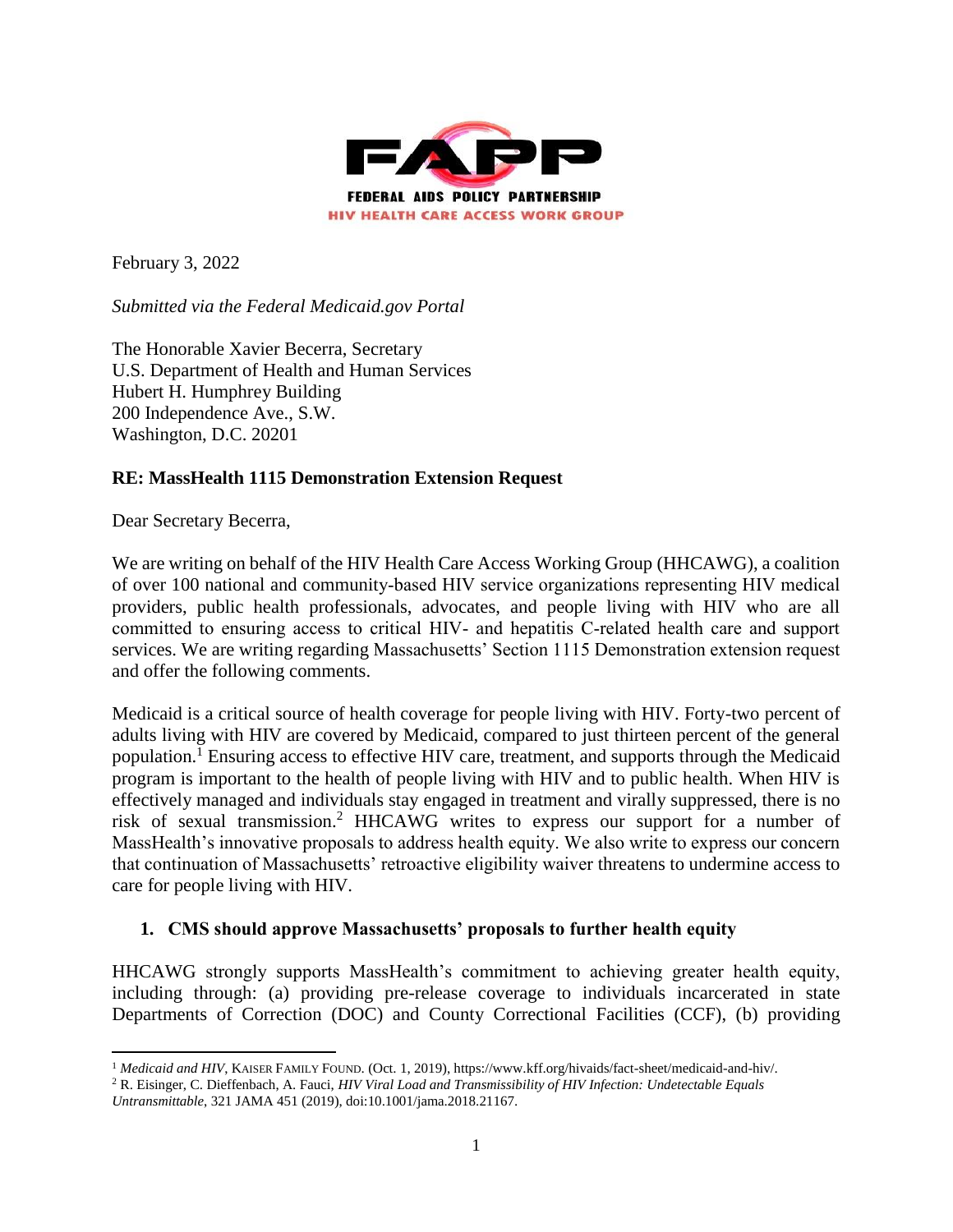continuous coverage for people experiencing homelessness and for justice-involved individuals, and (c) expanding housing supports and other social supports through enhancement of the Flexible Services Program.

These bold initiatives hold significant potential to reduce health disparities, address health-related social needs, and improve access to coverage and care for individuals living with HIV. These initiatives are also consistent with CMS' stated policy priorities around coverage and access, equity, and innovation and whole person care.<sup>3</sup>

## *A. Pre-Release Coverage for Justice-Involved Individuals*

We support MassHealth's proposal to extend Medicaid coverage to individuals in state and local correctional facilities 30-days prior to release.

Health insurance coverage is a critical resource for justice-involved individuals living with HIV. Individuals in carceral settings are 5 to 7 times more likely to have HIV than the general population.<sup>4</sup> Many people learn of their HIV diagnosis for the first time while they are in prison or jail.<sup>5</sup> Furthermore, HIV infection in carceral settings reflects the same racial disparities that we see both in the HIV epidemic more broadly and in the criminal justice system; Black men are 5 times more likely to be diagnosed with HIV in prison compared to white men.<sup>6</sup> Unfortunately, continued access to HIV care post-release is often inadequate because of poor linkage to care, resulting in poor health outcomes over time.<sup>7</sup> And although Massachusetts has made efforts to improve continuity of care post release, gaps remain.

Appropriate access to care during and following incarceration, especially in the initial weeks and months following release, is crucial. People are in a period of significant transition and the likelihood of disruption is high. Despite Medicaid being, as explained by the Department's Assistant Secretary for Planning and Evaluation (ASPE) "a key source of coverage for this high needs, high risk population, facilitating access to much needed physical and behavioral health services,"<sup>8</sup> justice-involved individuals face complex barriers to accessing care upon release. Medicaid enrollment and coverage reinstatement delays, difficulties establishing care, and challenges relaying medical histories are common. Health risks are further exacerbated by difficulties meeting basic health-related social needs, such as housing. Research shows that newly-

l

<sup>3</sup> Chiquita Brooks-LaSure and Daniel Tsai, *A Strategic Vision for Medicaid and the Children's Health Insurance Program (CHIP)*, HEALTH AFFAIRS BLOG, November 16, 2021.

<sup>4</sup> *Prisons and Jail*, THE CENTER FOR HIV LAW AND POLICY, https://www.hivlawandpolicy.org/issues/prisons-and-jails. 5 *Id*.

<sup>6</sup> Shufang Sun, Natasha Crooks, Rebecca Kemnitz & Ryan P. Westergaard, Re-entry experiences of Black men living with HIV/AIDS after release from prison: Intersectionality and implications for care, 211 Social Science & Medicine 78 (2018), doi: 10.1016/j.socscimed.2018.06.003.

<sup>7</sup> Benjamin Ammon, et al., *HIV Care After Jail: Low Rates of Engagement in a Vulnerable Population*, 95 J OF URBAN HEALTH 488 (2018), doi:10.1007/s11524-018-0231-0; David Alain Wohl & David Loren Rosen, *Inadequate HIV care after incarceration: case closed*, 5 THE LANCET E64 (2018), doi:10.1016/s2352-3018(17)30210-2.

<sup>8</sup> JHAMIRAH HOWARD, ET AL., ASPE ISSUE BRIEF: THE IMPORTANCE OF MEDICAID COVERAGE FOR CRIMINAL JUSTICE INVOLVED INDIVIDUALS REENTERING THEIR COMMUNITIES, 6 (2016),

https://aspe.hhs.gov/sites/default/files/migrated\_legacy\_files//146076/MedicaidJustice.pdf.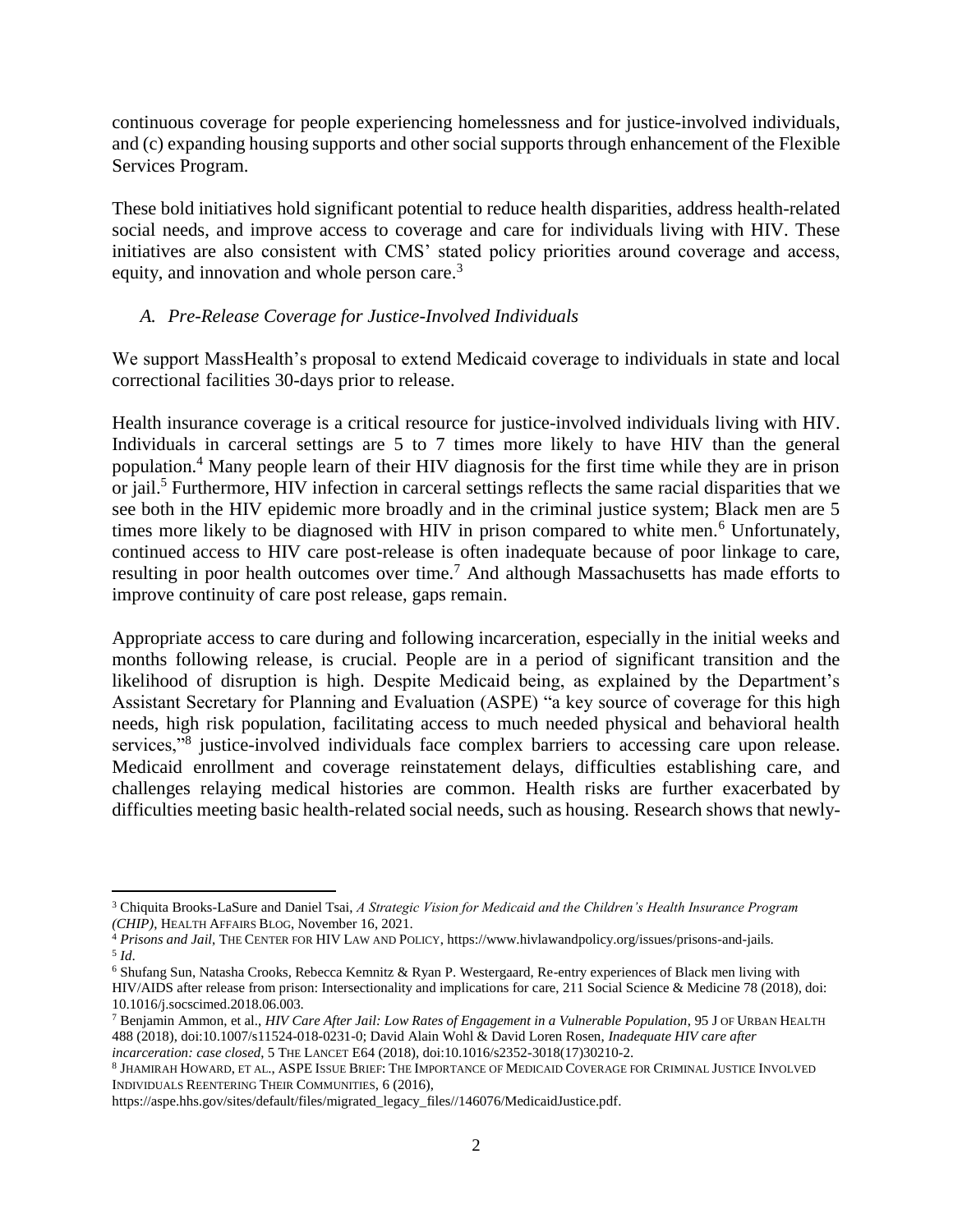released individuals with HIV present to emergency rooms in far higher numbers than the general population, for reasons that may be preventable through outpatient care.<sup>9</sup>

Extending Medicaid coverage to incarcerated individuals 30-days prior to release has the potential to improve continuity of care post release in a number of ways.

First, access to pre-release coverage provides the opportunity to resolve administrative issues that come up during the enrollment or reinstatement process. MassHealth has in place a process for paper applications to be completed and submitted up to 30 days prior to the release date with a specific cover letter for that purpose available to correctional facilities. However, the actual determination is not made until the date of release. Thus, the applicant, and those who assisted with the application, only learn of problems that may prevent a favorable determination until after the individual is released. Pre-release enrollment allows for early resolution of these problems and provides the opportunity for approval of any prior authorizations necessary for post-release care, to effectively arrange access to services in advance, and to otherwise minimize harmful disruptions.

Pre-release coverage will also allow transitions of care to be streamlined and immediate. Currently, MassHealth eligibility and enrollment for individuals in state and local correctional facilities are at best "suspended" during incarceration, queued up for a determination upon release, or limited to an inpatient hospital benefit. This delay makes it almost impossible for social workers, correctional personnel, or health care providers offering in-reach services in cooperation with one or more of the facilities or family members to arrange services on the day of release or shortly thereafter, resulting in post-release disruptions in care which can be detrimental for individuals with HIV. Relatedly, pre-release coverage encourages a stronger likelihood of engagement in care post-release, because community providers and care coordinators will have the opportunity to establish a relationship with members and have access to the information they need from correctional providers.

Pre-release coverage may also allow HIV-negative individuals access to critical prevention tools, like pre-exposure prophylaxis (PrEP), that are not otherwise available in correctional settings. As of 2019, HIV prevention medication had not been integrated into any correctional setting.<sup>10</sup> Research suggests, however, that people leaving prison may be especially vulnerable to HIV infection.<sup>11</sup> Moreover, the recent market approval of a long-acting injectable HIV prevention medication improves the ability to reduce risk of HIV acquisition in preparation for reentry.

Pre-release coverage has the potential to greatly improve continuity of care for individuals living with HIV post-release. We encourage CMS to approve this proposal.

 $\overline{\phantom{a}}$ 

<sup>9</sup> Alfredo G. Puing, Xilong Li, Josiah Rich & Ank E. Nihawan, *Emergency department utilization by people living with HIV released from jail in the US South*, 8 HEALTH & JUSTICE (2020), doi:10.1186/s40352-020-00118-2.

<sup>10</sup> Lauren Brinkley-Rubinstein, et al*., The Path to Implementation of HIV Pre-exposure Prophylaxis for People Involved in Criminal Justice Systems*, 15 CURR HIV/AIDS REP 93 (2018), doi:10.1007/s11904-018-0389-9.

<sup>11</sup> Jack Stone, et al., *Incarceration history and risk of HIV and hepatitis C virus acquisition among people who inject drugs: a systematic review and meta-analysis*, 18 LANCET INFECT. DIS. 1397 (2018), doi:10.1016/S1473-3099(18)30469-9.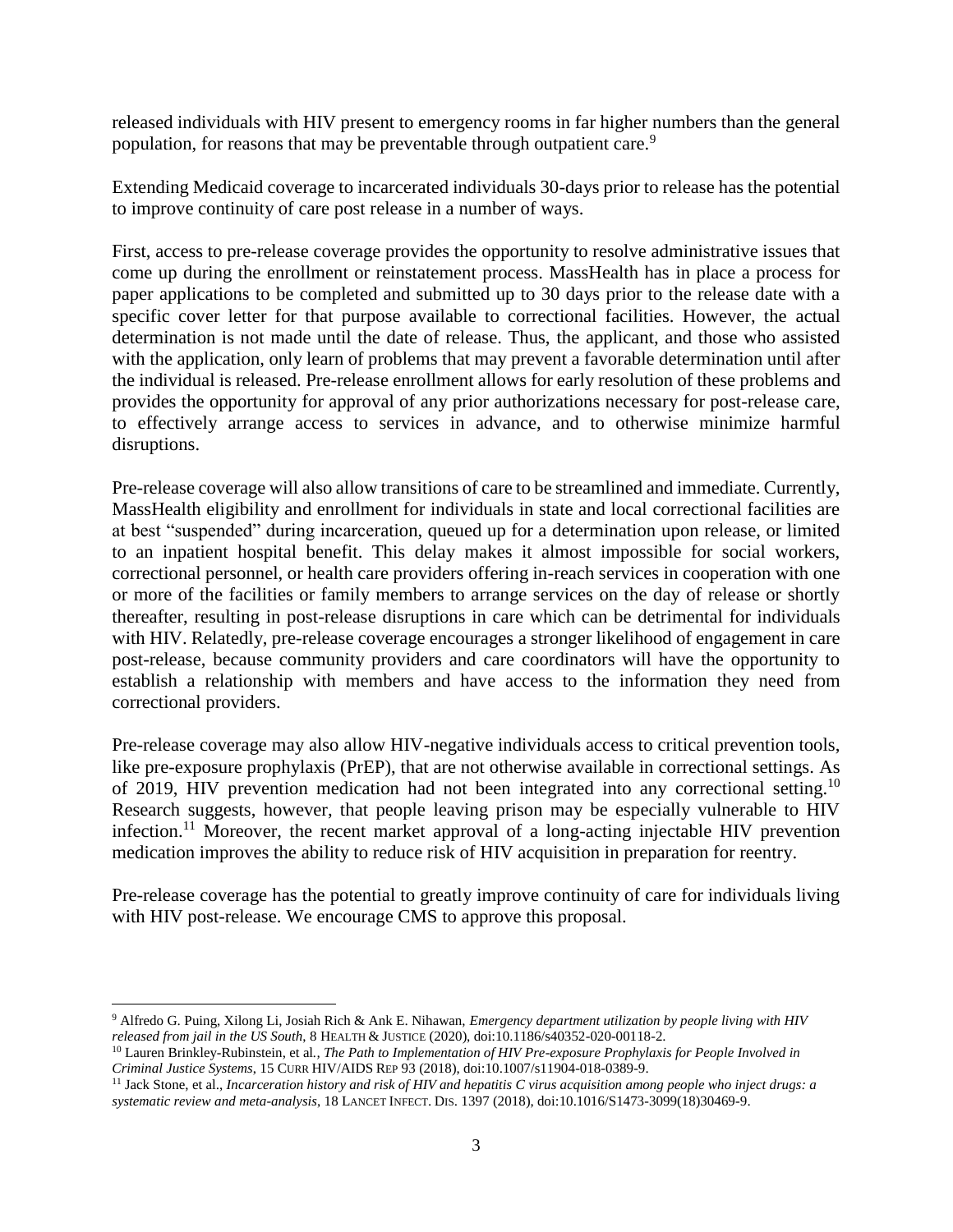## *B. Continuous Coverage for People Experiencing Homelessness and Justice-Involved Individuals*

We support MassHealth's proposals to provide 24-months continuous coverage to individuals identified as experiencing homelessness and 12-months continuous coverage post-release to justice-involved individuals. Continuous coverage for these populations is a critical tool to improve continuity of and engagement in care.<sup>12</sup> As MassHealth acknowledges in its request, "churning" of eligible individuals in and out of coverage is a long-standing problem. This is especially true for individuals with HIV, where interruptions in HIV treatment can lead to negative health outcomes.<sup>13</sup>

Income volatility is common in the MassHealth program. In 2017, 34% of those terminating their coverage through the Massachusetts Health Connector were individuals transitioning to MassHealth, and 31% of new Health Connector enrollees were transitioning from MassHealth.<sup>14</sup> Medicaid recipients with chronic health conditions, including HIV, who undergo changes in coverage experience higher emergency department utilization, increased acute care costs, increased uncompensated care costs, and overall worse health outcomes.<sup>15</sup>

Both justice-involved individuals and people experiencing homelessness are significantly more likely than the general public to be living with HIV and, furthermore, to experience challenges related to accessing and remaining engaged in care.<sup>16</sup> For these reasons, improved access to coverage and continuity of care are urgently needed. We encourage CMS to approve these proposals to expand access to continuous coverage.

## *C. Expansion of Social Supports*

l

We are supportive of MassHealth's proposals to expand housing supports for people experiencing homelessness who do not meet the federal definition for chronically homeless and people facing eviction related to disability status. Research shows that housing is a critical determinant of health; housing instability and homelessness create barriers to health care access, to medication

<sup>15</sup> X. Ji, et al., *Discontinuity of Medicaid Coverage: Impact on Cost and Utilization among Adult Medicaid Beneficiaries with* 

*Major Depression*, 55 MED. CARE 735 (2017), doi:10.1097/MLR.0000000000000751; J.C. Rusley, et al., *Discontinuity of Medicaid Coverage Among Young Adults with HIV*, 33 AIDS PATIENT CARE

AND STDS 89 (2019), doi:10.1089/apc.2018.0272.

<sup>12</sup> Bradley Corallo, Rcahel Garfield, Jennifer Tolbert & Robin Rudovitz, *Medicaid Enrollment Churn and Implications for Continuous Coverage Policies*, KAISER FAMILY FOUND. (Dec. 14, 2021), https://www.kff.org/medicaid/issue-brief/medicaidenrollment-churn-and-implications-for-continuous-coverage-policies/.

<sup>13</sup> *See Discontinuation or Interruption of Antiretroviral Therapy*, HIV.GOV (Apr. 8, 2015),

https://clinicalinfo.hiv.gov/en/guidelines/adult-and-adolescent-arv/discontinuation-or-interruption-antiretroviral-therapy ("[Discontinuation of ART can result in] viral rebound, acute retroviral syndrome, increased risk of HIV transmission, decline of CD4 count, HIV disease progression, development of minor HIV-associated manifestations such as oral thrush or serious non-AIDS complications (e.g., renal, cardiac, hepatic, or neurologic complications), development of drug resistance, and the need for chemoprophylaxis against opportunistic infections as a result of CD4 decline.").

<sup>&</sup>lt;sup>14</sup> D. NELSON & J. RUSHAKOFF. MASSACHUSETTS' REMAINING UNINSURED: WHO THEY ARE AND HOW TO COVER THEM, 26 (2019), https://www.hks.harvard.edu/sites/default/files/degree%20programs/MPP/files/PAE%20Final%20- %20Nelson%20Rushakoff%20NO%20LOGO%20NO%20NAME.pdf.

<sup>16</sup> Kinna Thakarar, Jake R. Morgan & Mari-Lynn Drainoni, *Homelessness, HIV, and Incomplete Viral Suppression*, 27 J HEALTH CARE POOR UNDERSERVED 145 (2016), doi:10.1353/hpu.2016.0020; *supra* n. 4.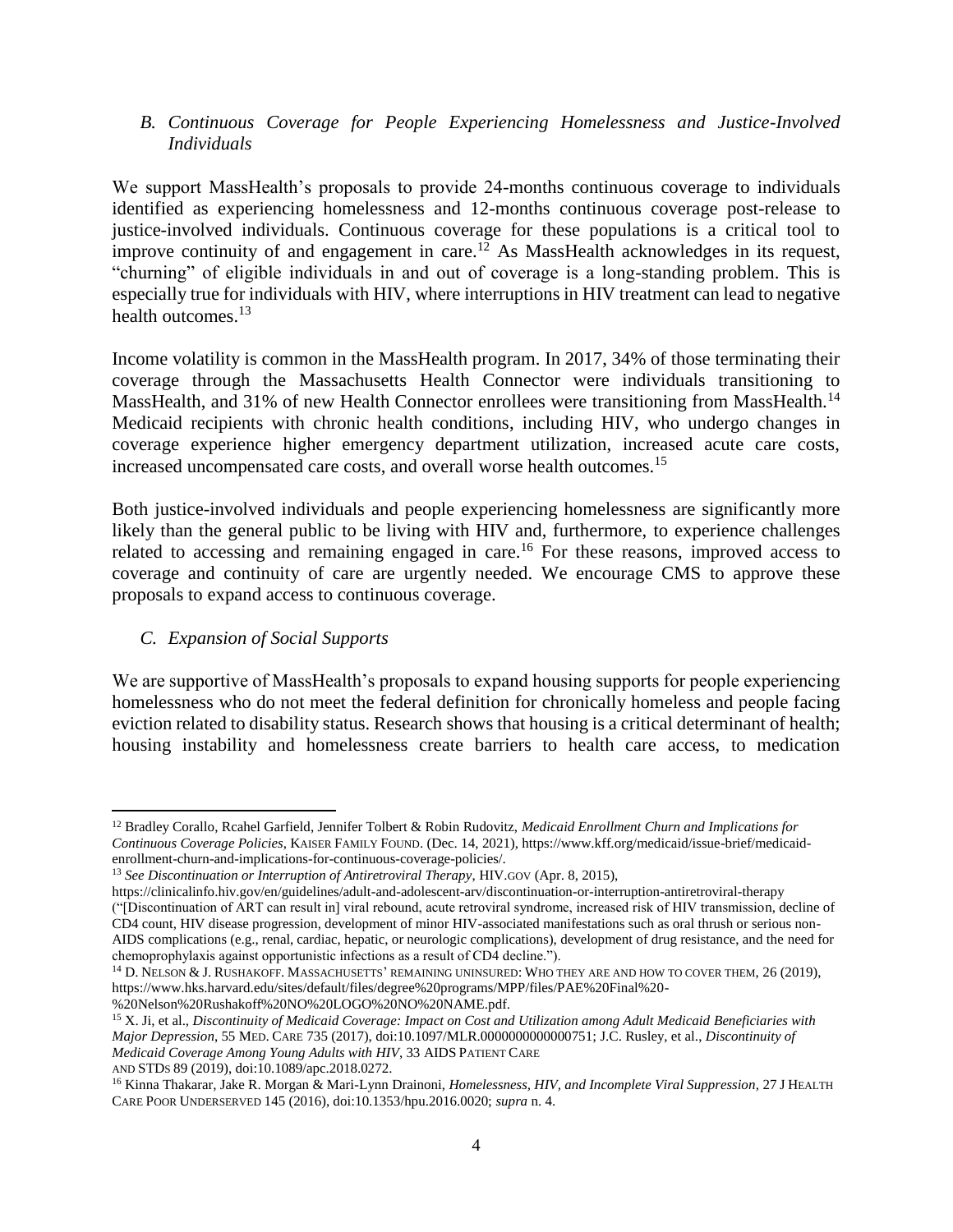management, and to health outcomes.<sup>17</sup> This is particularly true for people living with HIV. A systematic literature review found that 94% of studies associated worse HIV medical care outcomes among those who were homeless, unstably housed, or inadequately housed compared to "housed" people with HIV, and 93% found worse rates of adherence to antiretroviral treatment among those who were homeless or unstably housed.<sup>18</sup> Of the 13 studies that examined emergency room and inpatient visits among people with HIV, all found higher rates of emergency visits or inpatient stays among those who were homeless or unstably housed.<sup>19</sup> MassHealth's proposal to expand access to housing support can have a meaningful impact on the well-being and health of individuals living with HIV in Massachusetts.

Additionally, we support the continuation and enhancement of MassHealth's Flexible Services Program, which provides targeted, evidence-based, nutrition and housing support to MassHealth enrollees. In addition to the impact of housing on access to HIV care and treatment outcomes, discussed above, access to nutritious foods is critical support overall health and immune health in people living with HIV.<sup>20</sup>

We encourage CMS to approve MassHealth's proposals to expand access of social supports to MassHealth enrollees.

# **2. CMS should reject Massachusetts' proposal to waive retroactive eligibility**

HHCAWG strongly opposes the Commonwealth's continued elimination of three-month retroactive coverage for the majority of the MassHealth population.

Although three-month retroactive coverage is available to all Medicaid beneficiaries under federal law,<sup>21</sup> MassHealth has significantly reduced the retroactive eligibility period for most members through its 1115 waiver, such that most MassHealth members are only allowed ten days of retroactive coverage.<sup>22</sup> This waiver, which was originally conceived as an experimental demonstration project, has been in place in some form since 1997. This waiver has served as a critical barrier to coverage, in a way that is inconsistent with the goals of the Medicaid program.<sup>23</sup> Although we support MassHealth's proposal to reinstate three-month retroactive coverage for pregnant women and children, the entire MassHealth population needs to have this protection.

Without retroactive coverage, Medicaid beneficiaries forgo vital health care and/or incur significant medical expenses. Continuity of care and continued medication adherence are critically important for individuals living with HIV. By eliminating the opportunity for retroactive coverage,

 $\overline{\phantom{a}}$ <sup>17</sup> *Housing Instability*, HEALTH PEOPLE.GOV, https://www.healthypeople.gov/2020/topics-objectives/topic/social-determinantshealth/interventions-resources/housing-instability.

<sup>18</sup> Angela A. Aidala, et al., *Housing Status, Medical Care, and Health Outcomes Among People Living With HIV/AIDS: A Systematic Review*, 106 AM J PUB HEALTH e1, e5 (2016), doi:10.2105/AJPH.2015.302905.

 $19$  *Id.* 

<sup>20</sup> *HIV and Nutrition and Food Safety*, HIVINFO.NIH.GOV (August 31, 2021), https://hivinfo.nih.gov/understanding-hiv/factsheets/hiv-and-nutrition-and-food-safety.

<sup>21</sup> 42 U.S.C. § 1396a(a)(34).

<sup>&</sup>lt;sup>22</sup> MassHealth Medicaid Section 1115 Demonstration Waiver List, Centers for Medicare and Medicaid Services (Oct. 23, 2018), https://www.mass.gov/doc/1115-masshealth-demonstration-waiver-waiver-list-10-23-18-0/download.

<sup>&</sup>lt;sup>23</sup> Eliminating retroactive coverage subverts the objectives of the Medicaid Act because it "by definition, reduce[s] coverage". *Stewart v. Azar*, 313 F. Supp. 3d 237, 265 (D.D.C. 2019).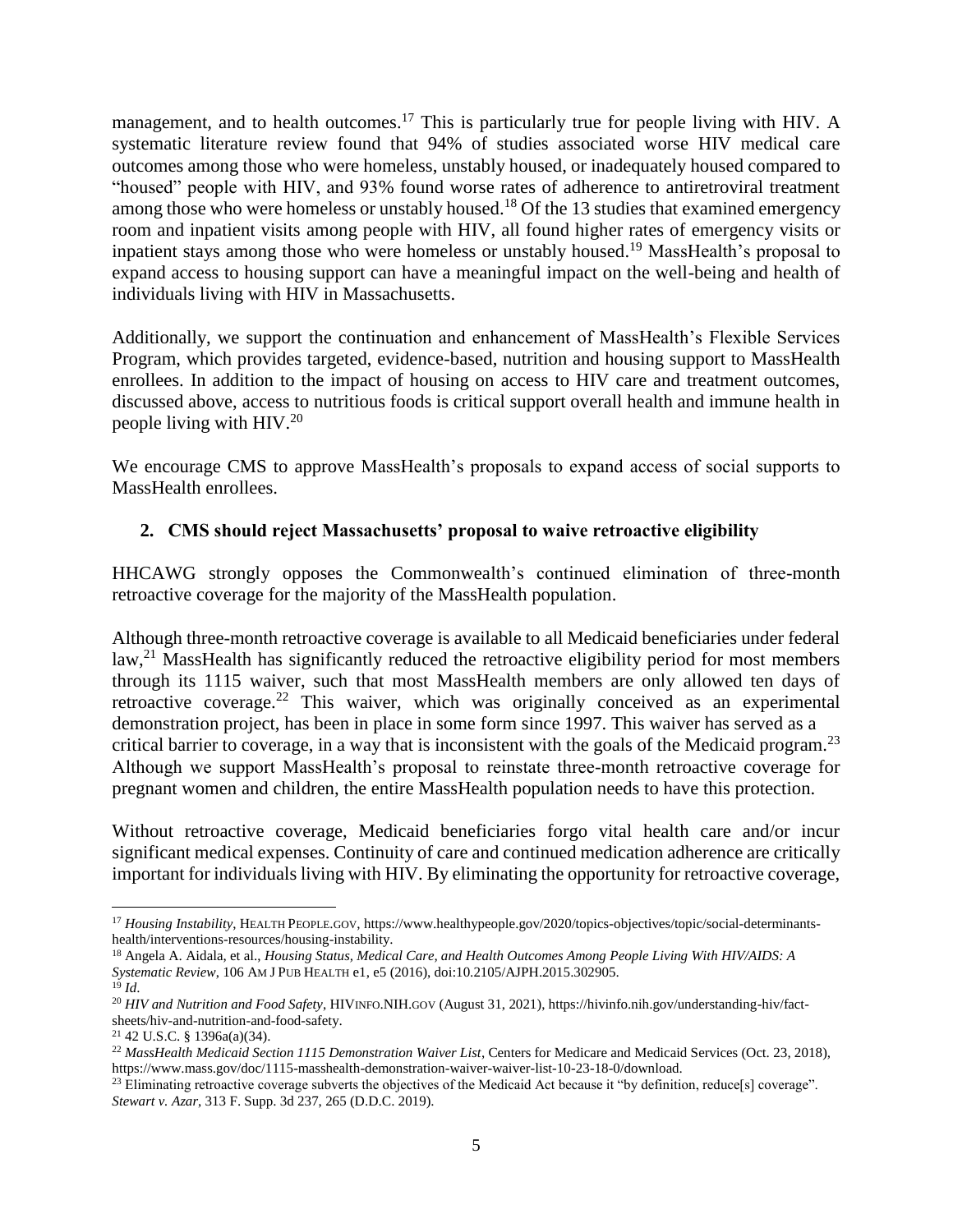beneficiaries may face gaps in their health care coverage that prevent them from maintaining the care that they need, putting their health at risk. $24$ 

In states where retroactive eligibility opportunities have been waived under Section 1115, newly Medicaid-eligible individuals have been saddled with COVID-19-related expenses that otherwise would have been covered by their Medicaid program.<sup>25</sup> When Indiana received permission to waive retroactive coverage in 2015, CMS required the state to continue to provide some retroactive coverage to parents and caretaker relatives. Among those who took advantage of this opportunity, retroactive coverage covered an average of \$1,561 per person, an amount that most people with low incomes are unable to afford on their own.<sup>26</sup> Retroactive coverage is a lifeline for low-income people who rely on Medicaid to cover prohibitively expensive medical costs. For individuals with HIV, antiretroviral therapy and necessary health care appointments can cost thousands of dollars a month, without insurance. $27$ 

Same-day initiation of treatment for HIV after diagnosis is the gold standard in care, but that may not happen if a patient has to worry about whether costs will be covered because the state has removed retroactive coverage. Without access to retroactive coverage, individuals with HIV may avoid necessary care, resulting in potentially severe health consequences. Eliminating retroactive coverage also causes providers to stop providing care to individuals who are eligible for Medicaid but have not enrolled.<sup>28</sup> As a result, low-income individuals experience a substantial delay in receiving necessary services.<sup>29</sup>

For these reasons, we strongly urge CMS to reject MassHealth's proposal to continue its waiver of retroactive eligibility.

We have included numerous citations to supporting research, including internet links. We direct CMS to each of the materials we have cited, and we request that the full text of each of the studies and articles cited, along with the full text of our comment, be considered part of the formal administrative record for purposes of the Administrative Procedure Act. If CMS is not planning to

l

<sup>24</sup> *See* Lindsey Dawson & Jennifer Kates, *Insurance Coverage and Viral Suppression Among People with HIV, 2018*, KAISER FAMILY FOUND. (Sept. 24, 2020), https://www.kff.org/hivaids/issue-brief/insurance-coverage-and-viral-suppression-amongpeople-with-hiv-2018/ ("[S]ustained viral suppression rates varied by payer, and were higher among those with private insurance or Medicare, compared to the uninsured.").

<sup>25</sup> *See* Paul Shafer, Nicole Huberfeld & Ezra Golberstein, *Medicaid Retroactive Eligibility Waivers Will Leave Thousands Responsible For Coronavirus Treatment Costs*, HEALTH AFFAIRS (May 8, 2020),

https://www.healthaffairs.org/do/10.1377/hblog20200506.111318/full/ (finding that newly-eligible Medicaid beneficiaries often experience circumstantial delays accessing coverage, exactly at the moment when they need coverage most).

<sup>&</sup>lt;sup>26</sup> Letter from Vikki Wachino, Dir., Ctr. for Medicaid & CHIP Servs., to Tyler Ann McGuffee, Ins. & Healthcare Policy Dir., Office of Governor Michael R. Pence (July 29, 2016), https://www.medicaid.gov/Medicaid-CHIP-Program-Information/By-Topics/Waivers/1115/downloads/in/Healthy-Indiana-Plan-2/in-healthy-indiana-plan-support-20-lockouts-redetermination-07292016.pdf.

<sup>27</sup> *See Cost Considerations and Antiretroviral Therapy*, HIV.GOV (Jun. 3, 2021), https://clinicalinfo.hiv.gov/en/guidelines/adultand-adolescent-arv/cost-considerations-and-antiretroviral-therapy. <sup>28</sup> *Supra* n. 13.

<sup>29</sup> *See, e.g.,* Jessica Schubel, Ctr. on Budget & Policy Priorities, *Ending Medicaid's Retroactive Coverage Harms Iowa's Medicaid Beneficiaries and Providers*, OFF THE CHARTS (Nov. 9, 2017), https://www.cbpp.org/blog/ending-medicaidsretroactive-coverage-harms-iowas-medicaid-beneficiaries-and-providers.